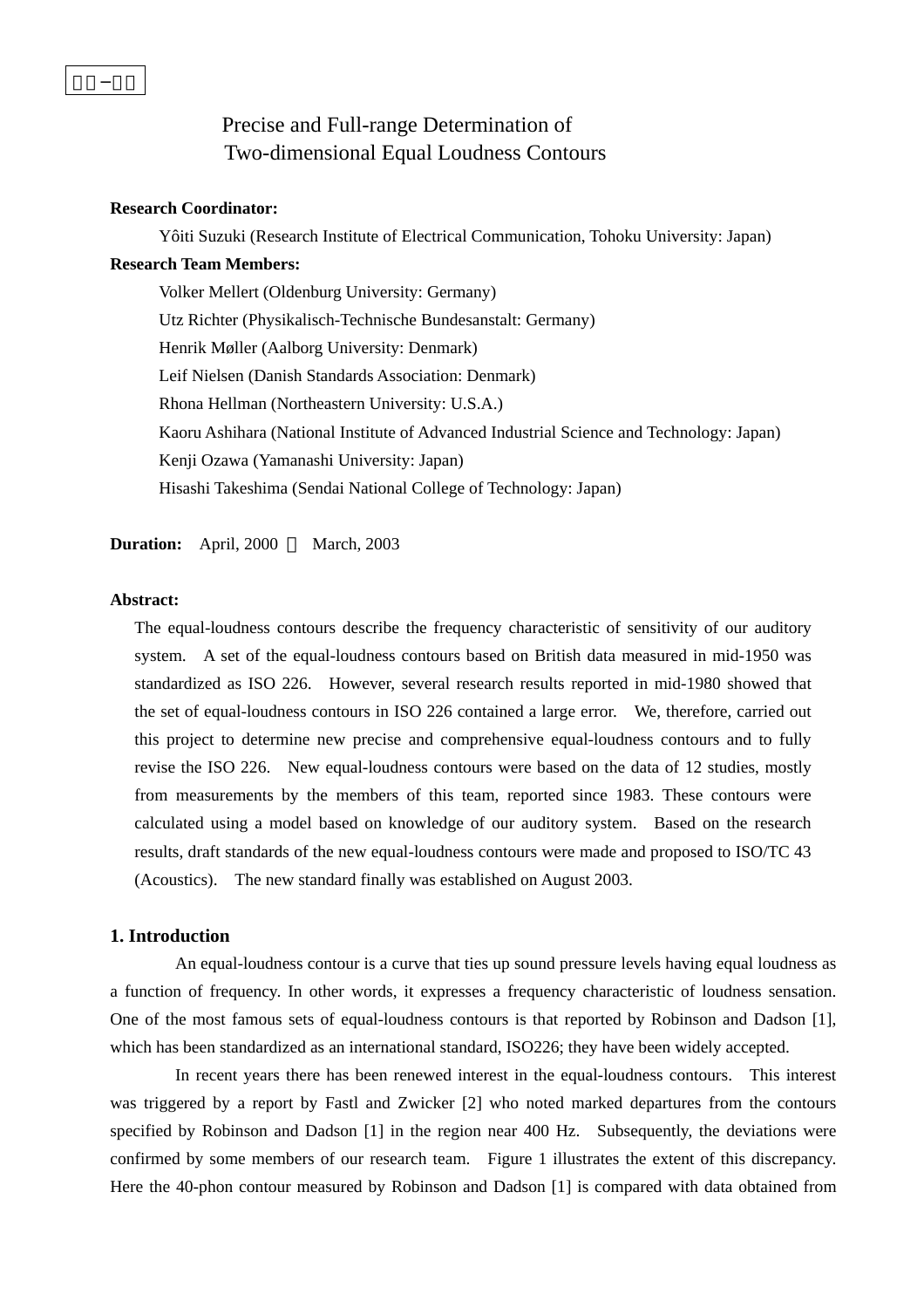the recent studies reported since 1983. Clearly, in the low frequency region all the newer data deviate systematically from the equal loudness contour by Robinson and Dadson [1]. These differences are nearly as high as 15 dB. Such marked deviations are not only of theoretical importance, they also have practical implications. For example, the current A-weighting for the sound level meter is based on the equal-loudness contour at 40 phons reported by Fletcher and Munson [3] in 1933.

 We, therefore, start this international joint research to



**Fig.1**: Equal-loudness contour of 40 phons Solid line shows the contour proposed by Robinson and Dadson[1]. Symbols show experimental data repoted since 1983.

determine new precise and comprehensive equal-oudness contours over the whole two-dimensional (frequency and sound pressure level) range of audibility and to fully revise ISO 226. To accomplish the purpose, we have carried out the following research items as an international joint research.

- 1. Development of unbiased method for measurement of equal-loudness contours
- 2. Estimation of new two-dimensional equal-loudness contours from all available data
- 3. Making a proposal of new ISO226 to ISO/TC 43(Acoustics)
- 4. Considering possibilities for function for better noise evaluation

Based on results of the researches, draft standards of the new equal-loudness contours were made and proposed to ISO/TC 43 (Acoustics). The new standard finally was established on August 2003.

 In this report, the result of the research item 2 is mainly described. First, all published studies of equal-loudness contours are reviewed to select basic data for new equal-loudness contours. Then new two-dimensional equal-loudness contours are estimated using a model based on knowledge of our auditory system developed by this research team. Finally, features of the new equal-loudness contours are described by the comparison with the classical contours.

## **2. Selection of the Basic Data for New Equal-loudness Contours**

Table I lists the 19 studies [1, 3-20] on equal-loudness contours in chronological order. Although our aim is to establish new equal-loudness-level contours under free-field listening conditions, in several studies equal-loudness levels at low frequencies were measured in a pressure field. These studies are also included in Table I because at frequencies lower than a few hundred Hertz equal-loudness levels of pure tones measured in a free field are consistent with those measured in a pressure field [16].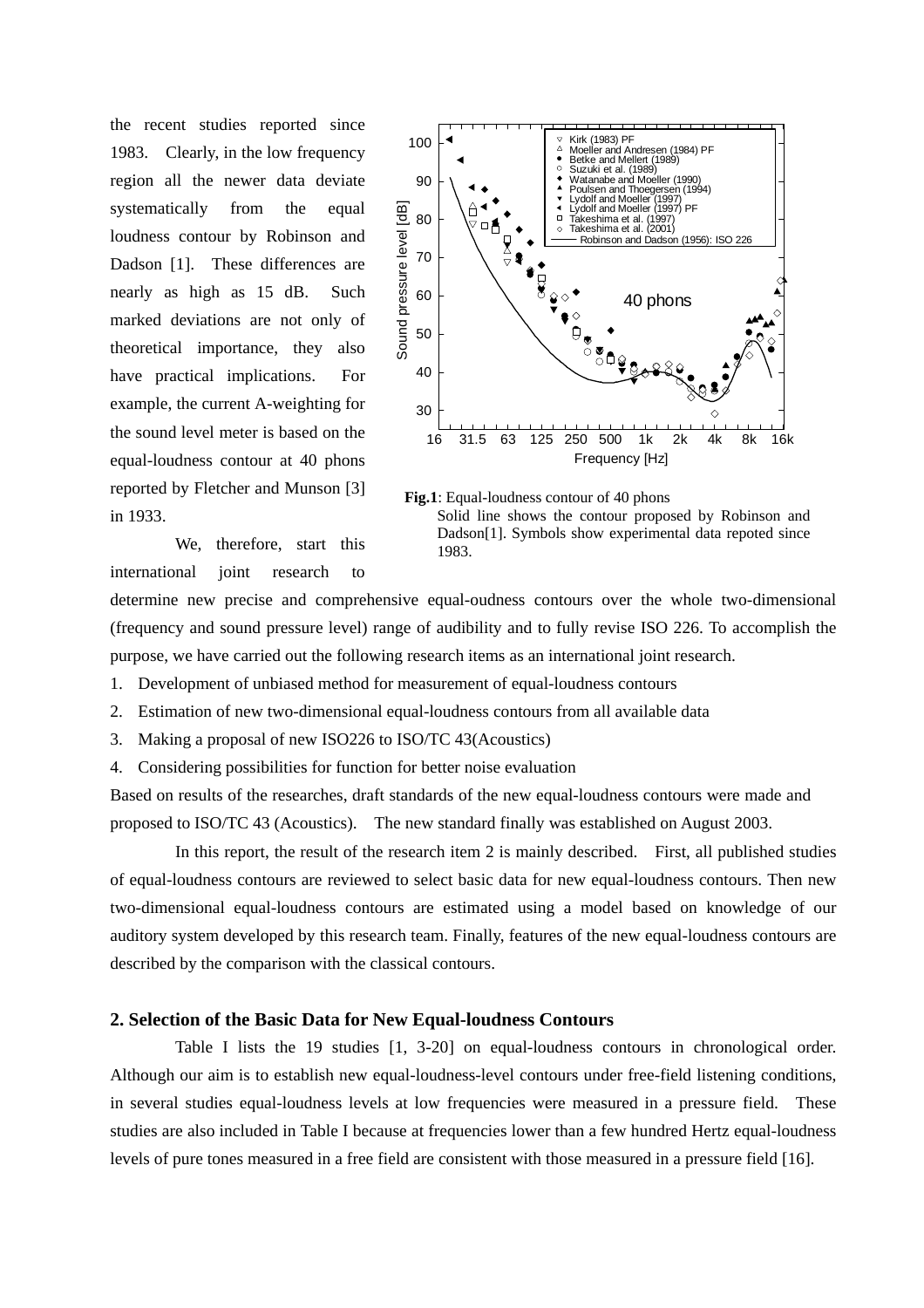Of the 19 studies listed in Table I, we decided that the following three studies be excluded as candidates for the basic data. Kingsury [4] measured equal-loudness levels under monaural listening conditions with a telephone receiver. However, the levels were not calibrated relative to the levels in a free field. Although Whittle *et al.* [7] made their measurements in a pressure field, equal-loudness levels at 3.15, 6.3, 12.5, and 25 Hz were obtained with reference tones set at 6.3, 12.5, 25 and 50 Hz. No comparison was made with a 1-kHz reference tone. As a result of this shortcoming, the equal-loudness levels they measured cannot be expressed directly in phon. Finally, in the study by Müller and Fichtl [14] the loudness of pure tones was based on the category partitioning procedure. Unfortunately, category-scaling procedures are easily influenced by context effects such as stimulus spacing, the frequency of stimulus presentation, as well as the stimulus range and stimulus distribution.

Four studies, Fletcher and Munson[3], Churcher and King[5], Zwicker and Feldtkeller[6], and Robinson and Dadson [1] proposed a complete set of equal-loudness-level contours whereas the remaining studies reported only measured equal-loudness levels. Owing to their importance, these four sets of contours are referred to as *classic* equal-loudness-level contours, whereas the studies published since 1983 are referred to as *recent* experimental data. In spite of some differences among the results of the various studies, it is clear that all of the *recent* data sets exhibit similar trends. By comparison, none of the four sets of *classic* contours coincide acceptably over the whole range of frequencies and levels with the recent data. Therefore, we decided to use the *recent* data as basic data for new equal-loudness contours.

It is natural to draw threshold of hearing as a lower limit of audibility on a figure of equal-loudness contours, and they will be useful to estimate new equal-loudness contours described in the following sections. In the most researches of equal-loudness contours, thresholds of hearing were measured at the same time. The thresholds of hearing generally well coincide among *recent* studies fit well with the threshold curve by Robinson and Dadson [1]. Therefore, we decided to use the threshold data measured by Robinson and Dadson [1]. Moreover, threshold of hearing for pure tones in a free field have been measured in some studies other than those listed in Table I. They are the following studies: Teranishi [21], Brinkmann [22], Vorländer [23], Poulsen and Han [24]. Data from these studies as well as those from the studies in Table I after 1983 were also used to estimate new equal-loudness contours.

#### **3. Derivation of New Equal-loudness Contours**

#### **3. 1 Model function for drawing equal-loudness contours**

To draw equal-loudness contours from the experimental data, interpolation along the frequency axis is necessary, because all experimental data are discretely given for specific frequencies and for loudness levels. Moreover, as such data also shows some variances among subjects and studies, appropriate smoothing is required. When conducting such interpolation and smoothing, direct fitting of polynomial regression or spline functions to experimental data would, of course, be possible. In such simple method, however, a contour for a loudness level is drawn independently of other contours, resulting in an ill-shaped representation as a set of equal-loudness contours. To avoid this, use of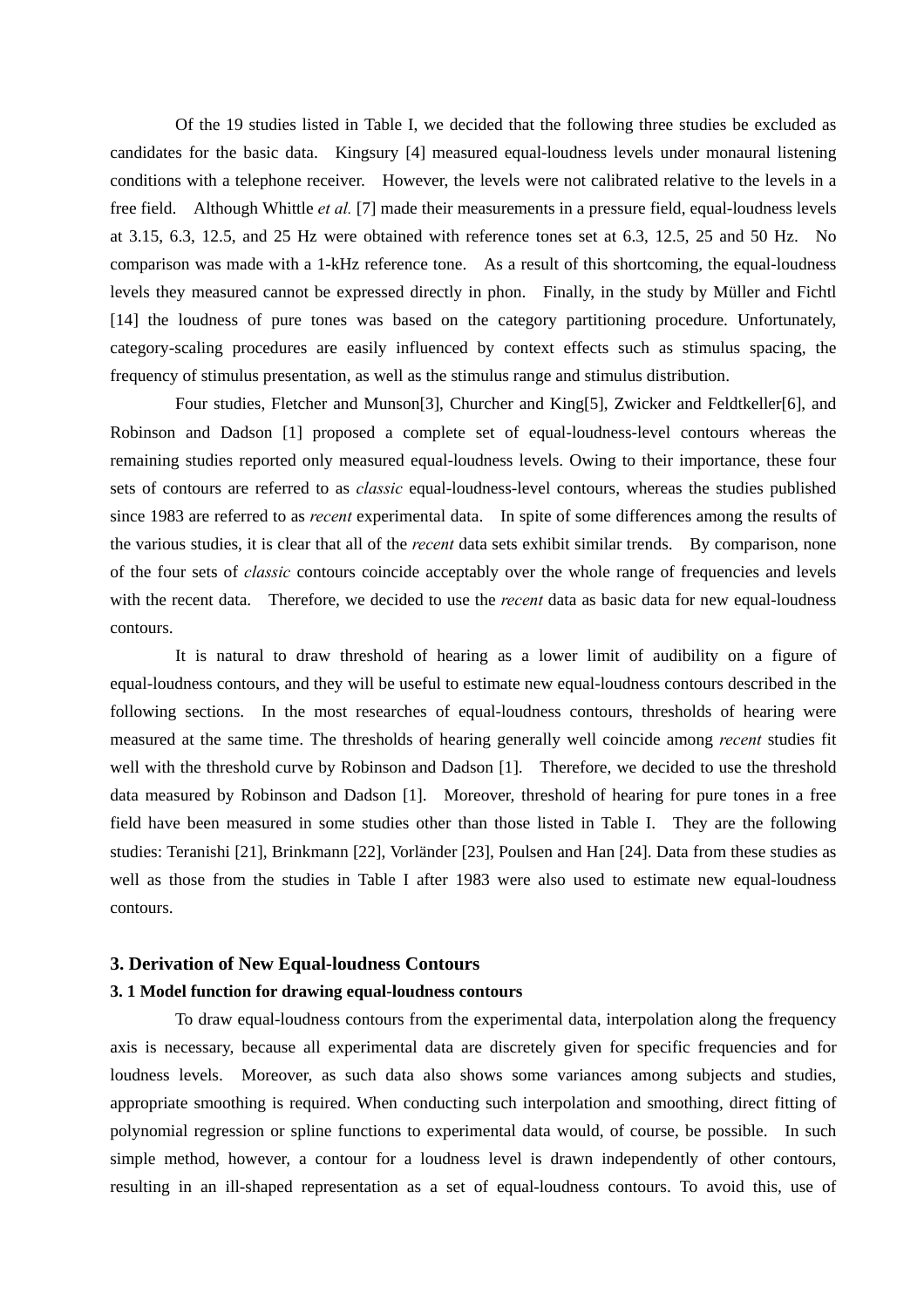| Year Researchers                     | Listening<br>condition         | Number of<br>subjects(age)                     | Method       | Ref. tone<br>freq. (level) freq. | Test tone                           |
|--------------------------------------|--------------------------------|------------------------------------------------|--------------|----------------------------------|-------------------------------------|
| 1927 Kingsbury[4]                    | Earphone                       | 22<br>(unspecified)                            | MA           | 700<br>(fix)                     | Hz 60-4000 Hz                       |
| 1933 Fletcher-Munson[3]              | Earphone<br>with<br>correction | 11<br>FF (unspecified)                         | CS           | $1$ kHz<br>(variable)            | 62-16000 Hz                         |
| 1937 Churcher-King[5]                | FF                             | 10<br>(unspecified)                            | CS           |                                  | 1 kHz (fix) 54-9000Hz               |
| 1955 Zwicker-Feldtkeller[6] Earphone | with<br>equalizer              | 8<br>FF (unspecified) Békésy                   | Modified     |                                  | 1 kHz (fix) 50-16000Hz              |
| 1956 Robinson-Dadson[1]              | FF                             | $90(16-63)$ /<br>30 (ave. 30)                  | CS           | $1$ kHz<br>(variable)            | 25-15000Hz                          |
| 1972 Whittle et al.[7]               | PF                             | 20<br>(ave. 20)                                | CS           | (fix)                            | higher freq 3.15-50 Hz              |
| 1983 Kirk[8]                         | PF                             | $14(18-25)$                                    | <b>RMLSP</b> | 63 Hz (fix) 2-63 Hz              |                                     |
| 1984 Møller-Andresen[9]              | PF                             | $20(18-25)$                                    | <b>RMLSP</b> | 63 Hz (fix) 2-63 Hz              |                                     |
| 1989 Betke-Mellert[10]               | FF                             | 13-49 (17-25) CS                               |              |                                  | 1 kHz (fix) 50-12500Hz              |
| 1989 Suzuki et al.[11]               | FF                             | $9-32(19-25)$                                  | CS           |                                  | 1 kHz (fix) 31.5-16000Hz            |
| 1990 Fastl et al.[12]                | FF                             | $12(21-25)$                                    | CS           |                                  | 1 kHz (fix) 100-1000Hz              |
| 1990 Watanabe-Møller[13]             | FF                             | 10-12 (18-30) Bracketing 1 kHz (fix) 25-1000Hz |              |                                  |                                     |
| 1994 Müller-Fichtl[14]               | Open<br>headphones             | $8(21-25)$                                     | CP           | ------------                     | 62.5-10000Hz                        |
| 1994 Poulsen-Thøgersen[15] FF        |                                | $29(18-25)$                                    |              |                                  | Bracketing 1 kHz (fix) 1000-16000Hz |
| 1997 Lydolf-Møller[16]               | FF                             | $27(19-25)$                                    | <b>RMLSP</b> |                                  | 1 kHz (fix) 50-1000Hz               |
|                                      | PF                             | $27(19-25)$                                    | <b>RMLSP</b> | 100<br>(fix)                     | Hz 20-100 Hz                        |
| 1997 Takeshima et al.[17]            | FF                             | $9-30(19-25)$                                  | CS           |                                  | 1 kHz (fix) 31.5-12500Hz            |
| 1999 Bellmann et al.[18]             | FF                             | 12<br>(unspecified) 1up-1down                  | Adaptive     |                                  | 1 kHz (fix) 100-1000Hz              |
|                                      | PF                             | 12<br>(unspecified) 1up-1down (fix)            | Adaptive     | 100                              | Hz 16-160 Hz                        |
| 2001 Takeshima et al.[19]            | FF                             | 7-32 (18-25) RMLSP                             |              |                                  | 1 kHz (fix) 50-16000Hz              |

**Table I:** Chorography of studies on equal-loudness contours

knowledge of a loudness function, i.e., a function representing the growth of loudness as a function of sound intensity level or sound pressure level, may be helpful.

To date, several model functions have been proposed to describe the loudness growth as a function of sound pressure. All of these functions are essentially based on the power law and show distinctive differences only at low sound pressure levels. Which function provides a correct description of loudness at low levels is an important unresolved question, because the recent data show that the level difference between the threshold of hearing and 20 phons are generally larger than that between 20 and 40 phons in low frequency region.

We examined which loudness function is the most appropriate to describe the equal-loudness relation between two pure tones with different frequencies [25]. First, we measured equal-loudness levels of 125-Hz pure tone from 70 phons down to 5 phons. Then, these experimental data were fitted to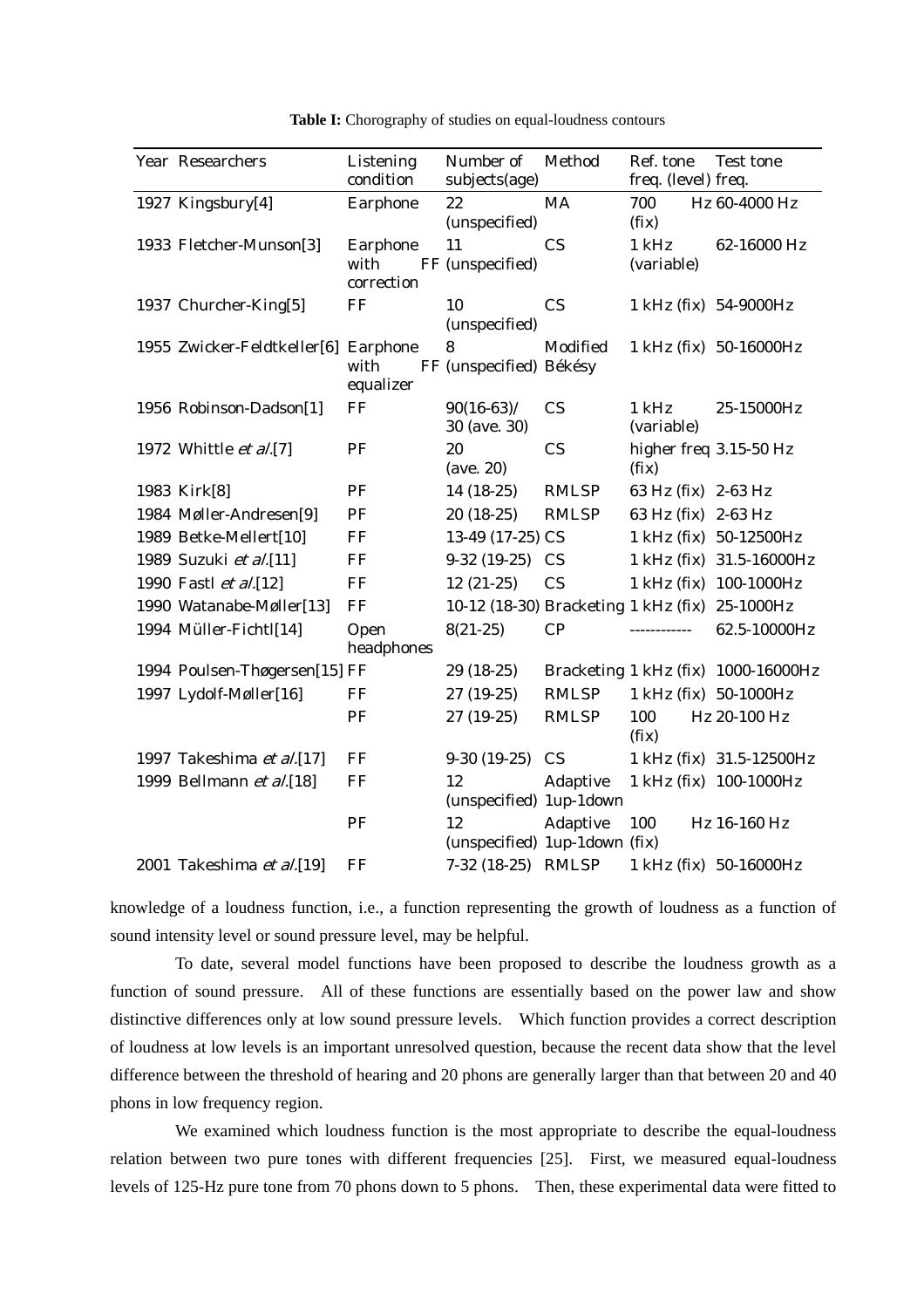five loudness functions. Three of five functions could explain the equal-loudness relation well down to 5 phons. We concluded that the following loudness function is the most appropriate for the present purpose because the number of parameters is less than the other two.

$$
S = a(p^{2\alpha} - p_t^{2\alpha})
$$
 (1)

Where *p* is the sound pressure of a pure tone, *p<sub>t</sub>* is threshold of hearing, *a* is a dimensional constant,  $\alpha$  is the exponent, and *S* is the perceived loudness. This loudness function was proposed by Zwislocki and Hellman [26] and Lochner and Burger [27].

Atteneave [28] argued that there are two different processes used in absolute magnitude estimation (AME) for assessing the functional relation between assigned numbers and the corresponding perceived magnitudes (i.e., loudness) of a tone presented at a certain sound pressure level. One process was denoted a "loudness perception process" and the other was denoted a "number assignment process." In addition, Atteneave [28] proposed a two-stage model in which the outputs of both processes are described by separate power transformations. Moreover, in an actual auditory system, the sound emitted from a sound source is transformed by a linear transfer function such as a head-related transfer function (HRTF), and the transfer functions of the middle ear including the transfer function at the entrance to the inner ear (Moore *et al.*, 1997). Then, a loudness-rating model through three blocks may be introduced. Therefore, Eq. (1) could be changed as

$$
S = b \Big[ a \big\{ (Up)^{2\alpha} - (Up_t)^{2\alpha} \big\} \Big]^{\beta} , \tag{2}
$$

where *U* is a transfer function normalized at 1 kHz., *a* and  $\alpha$  is are constant and exponent for "loudness" perception process", *b* and *β* are constant and exponent for "number assignment process." Here, we assume that *a* and  $\alpha$  are dependent on frequency since this makes the residual sum of square in the fitting process much less than with constant *a* and *α*, and the transformation in the number assigning process is independent of frequencies.

Using these assumptions, when the loudness of an *f*-Hz comparison tone is equal in perceived magnitude to the loudness of a reference tone at 1 kHz with a sound pressure of  $p_r$ , then the sound pressure of  $p_f$  at the frequency of  $f$  Hz is given by the following function:

$$
p_f^2 = \frac{1}{U_f^2} \Big\{ \left( p_r^{2\alpha_r} - p_{rt}^{2\alpha_r} \right) + \left( U_f p_{ft} \right)^{2\alpha_f} \Big\}^{1/2} \Big\}
$$
 (3)

where suffixes *r* and *f* indicate that the parameters denote the sound pressure for the 1-kHz reference tone and the *f*-Hz comparison tone, respectively. Obviously, *Uf* is unity at the reference frequency (1 kHz). If these frequency-dependent parameters,  $a_f$  and  $U_f$ , are given, a equal-loudness contour for a specific  $p_r$ can be drawn by connecting  $p_f$  as a function of frequency. Therefore, Eq. (3) is a model function representing equal-loudness contours.

#### **3.2 Estimation of new equal-loudness contours**

A set of equal-loudness contours was estimated by applying Eq. (3) to the data obtained from the 12 *recent* studies. The estimation of the contours was carried out for the frequency range from 20 Hz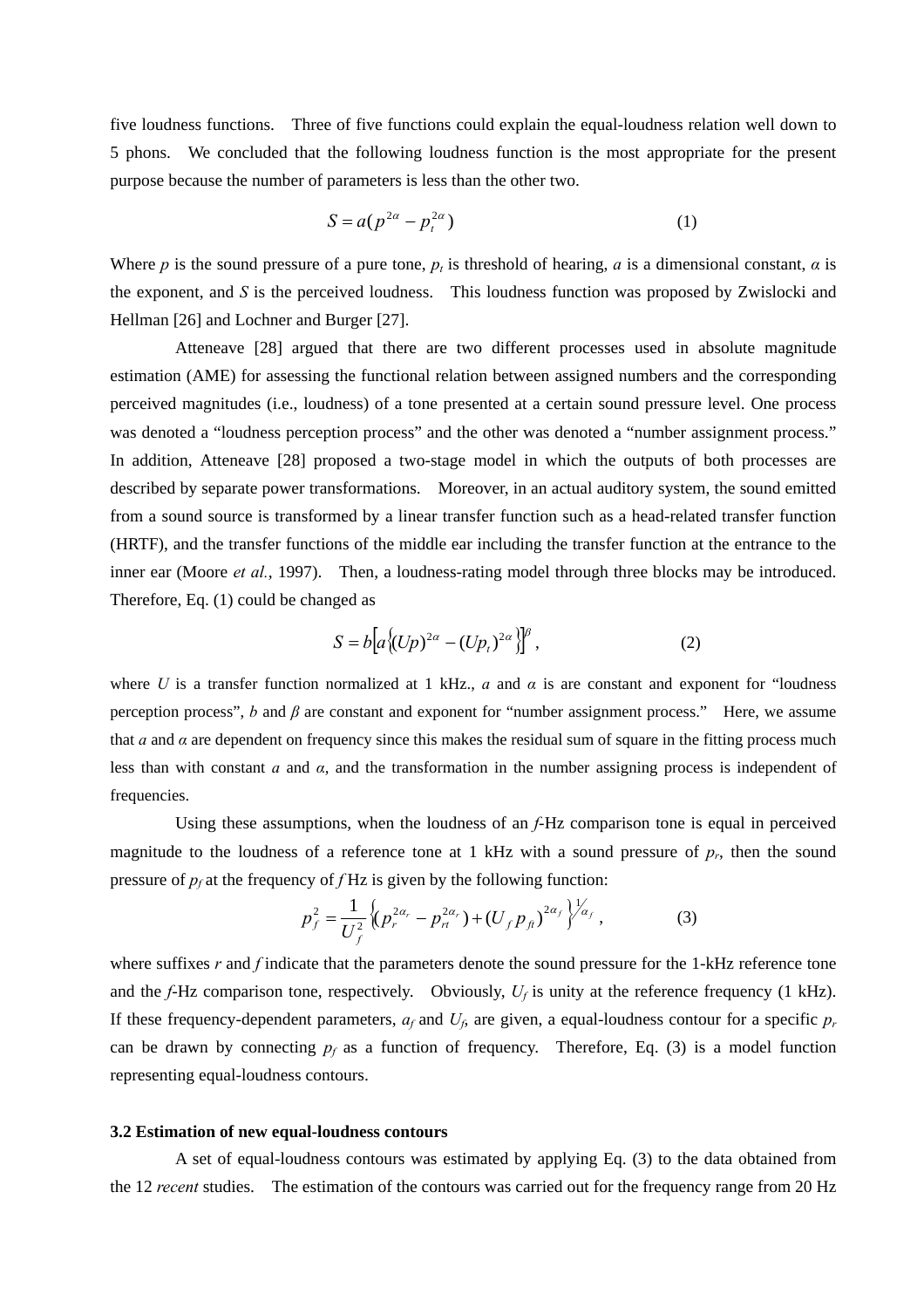to 12.5 kHz. Above 12.5 kHz, equal-loudness-level data are relatively scarce and tend to be very variable.

To fit Eq. (3) to the data, the exponent at 1 kHz  $(\alpha_r)$  is required. The typical exponent value obtained by the AME method is 0.27. Loudness measures determined by AME are suitable for the output of the two-stage model. On the basis of these and other earlier investigations an exponent of 0.27 was adopted as the value which corresponds to *αrβ*. According to Zwislocki's [29] measurements, *β* has a value of 1.08. Thus, if  $\alpha_r \beta = 0.27$ , and  $\beta$  is 1.08, then  $\alpha_r$ , the exponent at 1 kHz, becomes 0.25. At 1 kHz the exponent value of 0.25 is used for the remainder of our computations.

 After the exponent at 1 kHz was fixed, then the procedure outlined below was used to estimate the equal-loudness-level contours.

- 1. To obtain the best-fitting threshold function, at each frequency from 20 Hz to 18 kHz the experimental threshold data were compiled and averaged. Then, the averages were smoothed across frequency by a cubic B-spline function for the frequency range from 20 Hz to 18 kHz. No weighting was used for this procedure. The numerical values calculated for  $p_f$  and  $p_{rt}$  were used in Eq. (3) to obtain the equal-loudness value for a given comparison-reference frequency pair.
- 2. Equation (3) was then fitted to the experimental loudness-level data at each frequency by the non-linear least-squares method. A computer program package for general-purpose least squares fittings was used for estimating the values of  $\alpha_f$  and  $U_f$ . The estimated  $\alpha_f$  values were smoothed by the cubic B-spline function assuming that *αf* does not change abruptly as a function of frequency.
- 3. The third step in our process was to re-estimate the values of  $U_f$  at each frequency. Using the values of  $\alpha_f$  obtained at the previous step, the re-estimated values of  $U_f$  were obtained. The re-estimated  $U_f$ values were smoothed by the

cubic B-spline function.

A family of equal-loudness contours obtained in this manner is shown in Fig. 2. The contours in the figure show several aspects to be noted. First, owing to the lack of experimental data at high loudness levels, the 90-phon contour does not extend beyond 4 kHz and the 100-phon contour does not extend beyond 1 kHz. Second, because data from only one institute are available, the 100-phon contour is drawn by a dotted line. Third, owing to the lack of experimental data between 20 phons and the **Fig. 2**: Estimated new equal-loudness contours

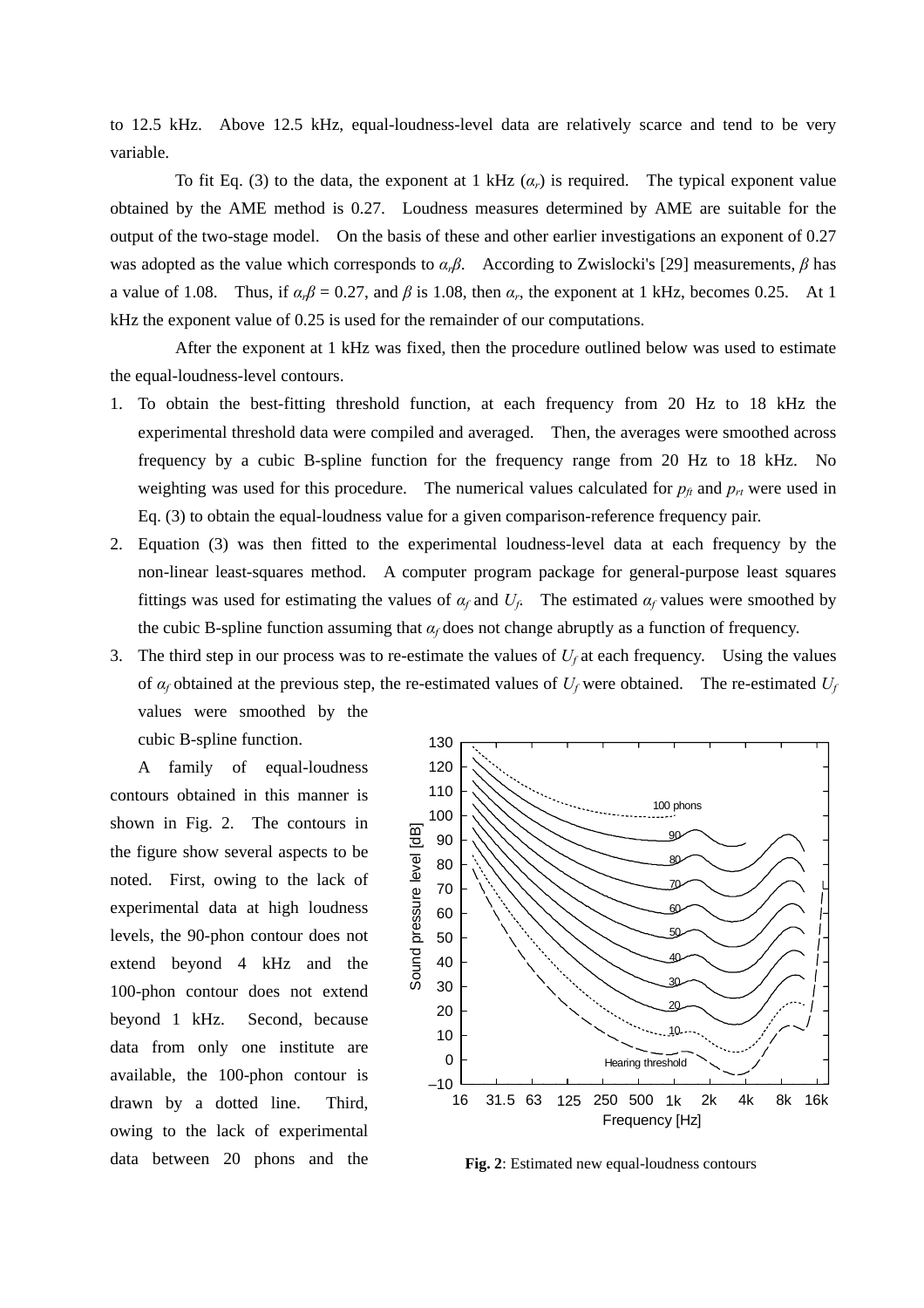

**Fig. 3**: Estimated new equal-loudness contours and the basic data for the contours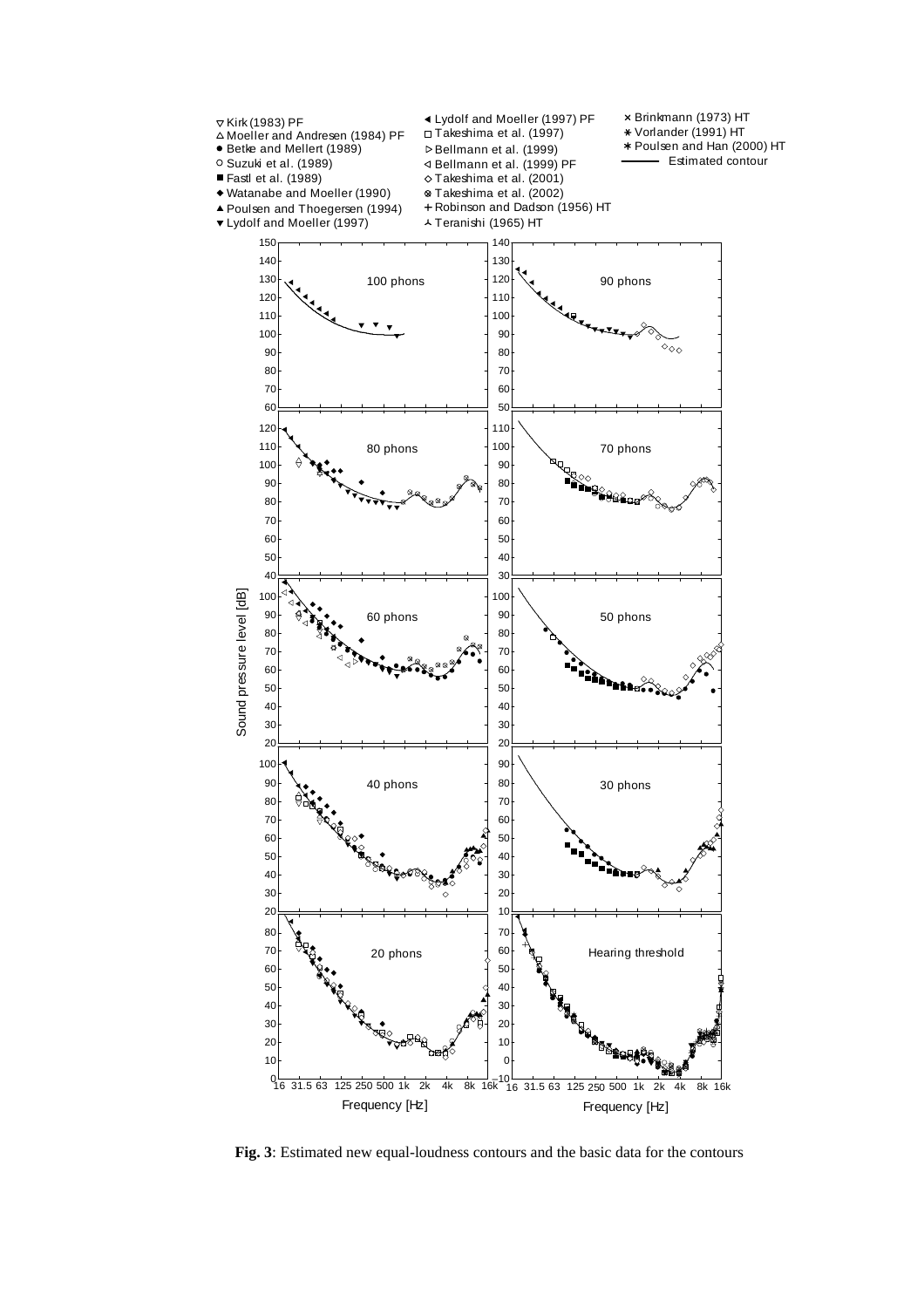

**Fig. 4**: Estimated new contours and the contour proposed by Robinson and Dadson[1] (former standard)



**Fig. 5**: Estimated new contours and the contour proposed by Fletcher and Munson [3]

hearing threshold curve, the 10-phon contour is also drawn by a dotted line.

Figure 3 compares directly the estimated contours with the basic data used for the derivation of the contours. Overall, the new equal-loudness contours provide a reasonable description of the experimental results.

# **4. Features of Proposed Equal-loudness Contours**

Figure 4 compares the newly estimated contours with those published by Robinson and Dadson [1] which was standardized in ISO226. Except for the threshold curve, the estimated equal-loudness contours lie distinctly above the contours by Robinson and Dadson [1]. The deviation between the two sets of contours is especially evident in the frequency region below 1 kHz over the loudness-level range from 20 to 80 phons.

Figure 5 compares the newly estimated contours with those published by Fletcher and Munson [3]. At 20 and 40 phons the contours of Fletcher and Munson [3] are similar to those estimated in the present study. However, at loudness levels above 40 phons their contours lie above the estimated contours at frequencies below 1 kHz. Despite some differences, it is important to note that the two sets of 40 phons contours in Fig. 5 closely agree across a wide range of frequencies. This contour, derived from Fletcher and Munson's [3] pioneering work, is used as the basis of the A-weighting function.

In the frequency region between 1 and 2 kHz a small peak amounting to a few decibels is seen in the estimated contours but it does not appear in the classic contours. (See Fig. 4 and 5.) A peak between 1 and 2 kHz has been consistently observed in recent work [11,15,17,19,20]. This peak seems to correspond to a small dip in the HRTF near this frequency range [30]. Quite possibly, a peak between 1 and 2 kHz is not evident in the *classic* studies because Fletcher and Munson [3] did not measure any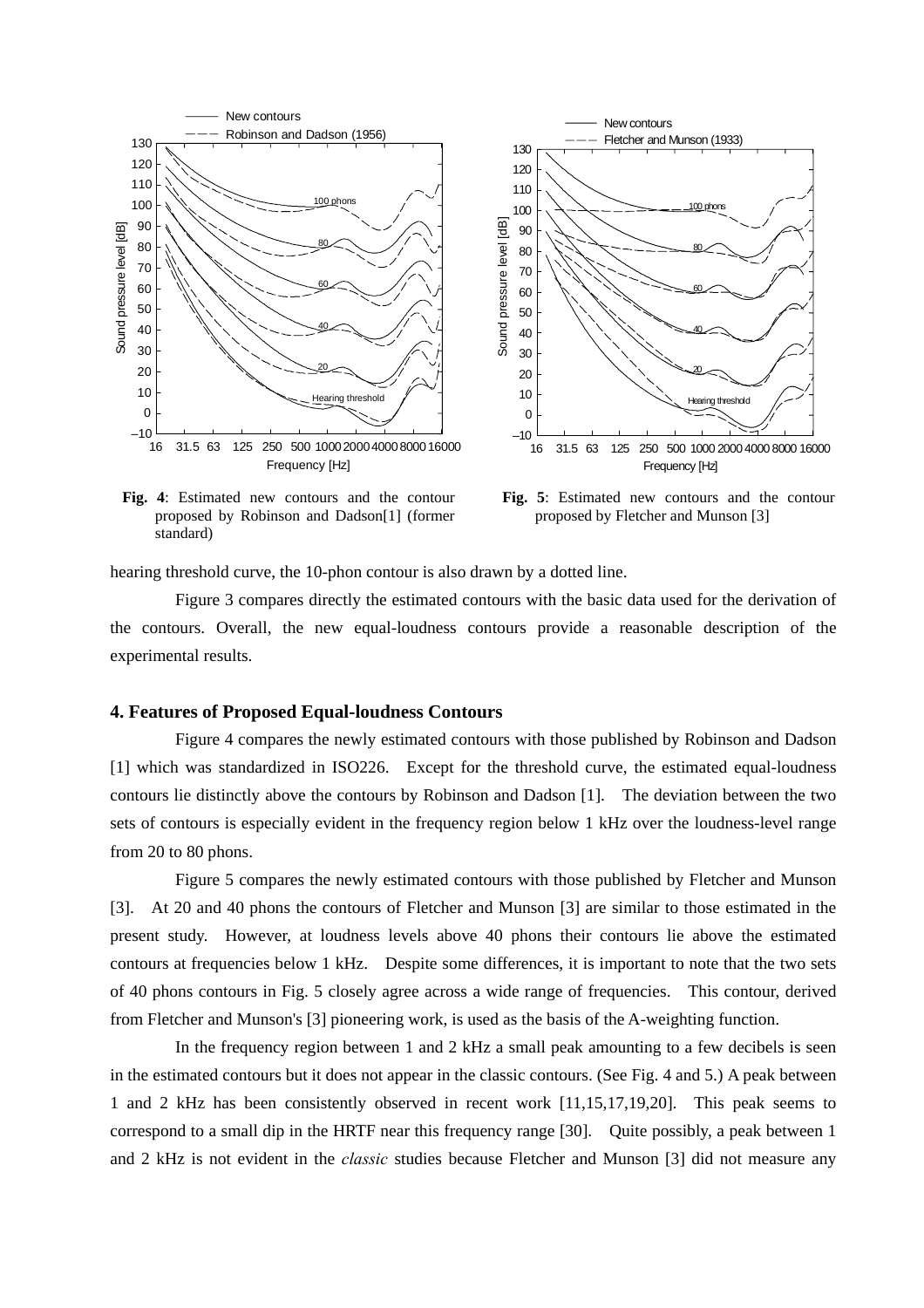equal-loudness levels between 1 and 2 kHz whereas Robinson and Dadson [1] measured equal-loudness levels at only one point within this frequency region. As a result, this peak must be overlooked.

#### **5. Summary**

A new family of equal-loudness contours was estimated from 12 *recent* studies. An equation was derived to express the equal-loudness relation between pure tones at different frequencies. This procedure made it possible to draw smooth contours from discrete sets of data values. Except in the vicinity of the threshold and at very high SPLs, the equation provides a good description of the experimental results. In general, the estimated contours exhibit clear differences from those reported by Robinson and Dadson [1] which was the former standard contours in ISO226. The differences are most pronounced below 1 kHz. The classic contours by Fletcher and Munson [3] exhibit some overall similarity to the proposed estimated contours, but they also deviate from the proposed contours above 40 phons. Based on this research result, we made some draft standards of the new equal-loudness contours and proposed to ISO/TC 43 (Acoustics). The new standard finally was established on August 2003.

#### **References**

- [1] D. W. Robinson, and R. S. Dadson, "A re-determination of the equal-loudness relations for pure tones," Br. J. Appl. Phys. **7**, 166-181 (1956).
- [2] H. Fastl, and E. Zwicker, "Lautstärkepegel bei 400 Hz; Psychoakustische Messung und Berechnung nach ISO532B," Fortschritte der Akustik, DAGA '87, 189-193 (1987).
- [3] H. Fletcher, and W. A. Munson, "Loudness, its definition, measurement and calculation," J. Acoust. Soc. Am. **5**, 82-108 (1933).
- [4] B. A. Kingsbury, "A direct comparison of the loudness of pure tones," Phys. Rev. **29**, 588-600 (1927).
- [5] B. G. Churcher, and A. J. King, "The performance of noise meters in terms of the primary standard," J. Inst. Electr. Eng. **81**, 57-90 (1937).
- [6] E. Zwicker, and R. Feldtkeller, "Über die Lautstärke von Gleichföormigen Geräuschen," Acustica **5**, 303-316 (1955).
- [7] L. S. Whittle, S. J. Collins, and D. W. Robinson, "The audibility of low frequency sounds," J. Sound Vib. **21**, 431-448 (1972).
- [8] B. Kirk, "Horestyrke og genevirkning af infralyd," Institute of Electronic Systems, Aalborg University, Aalborg, Denmark, 1-111 (1983).
- [9] H. Møller, and J. Andresen, "Loudness at Pure Tones at Low and Infrasonic Frequencies," J. Low Freq. Noise Vib., **3**, 78-87 (1984).
- [10] K. Betke,, and V. Mellert, "New measurements of equal-loudness level contours," Proc. Inter-noise 89, 793-796 (1989).
- [11] S. Suzuki, Y. Suzuki, S. Kono, T. Sone, M. Kumagai, H. Miura, and H. Kado, "Equal-loudness level contours for pure tone under free field listening condition (I) - Some data and considerations on experimental conditions -," J. Acoust. Soc. Jpn.(E) **10**, 329-338 (1989).
- [12] H. Fastl, A. Jaroszewski, E. Schorer, and E. Zwicker, "Equal loudness contours between 100 and 1000 Hz for